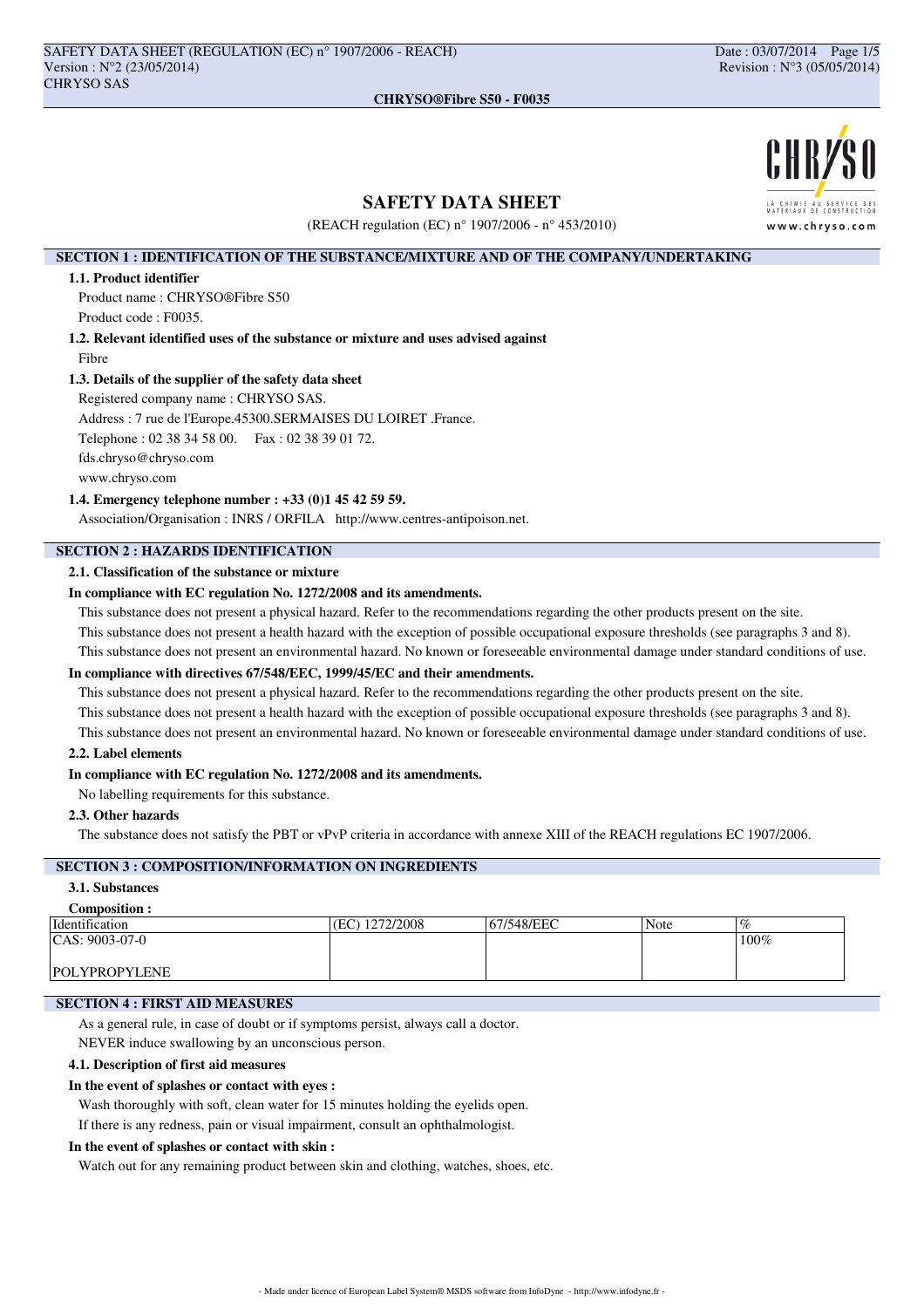# **In the event of swallowing :**

Seek medical attention, showing the label.

#### **4.2. Most important symptoms and effects, both acute and delayed**

No data available.

#### **4.3. Indication of any immediate medical attention and special treatment needed**

No data available.

## **SECTION 5 : FIREFIGHTING MEASURES**

Non-flammable.

## **5.1. Extinguishing media**

No data available.

#### **5.2. Special hazards arising from the substance or mixture**

A fire will often produce a thick black smoke. Exposure to decomposition products may be hazardous to health.

Do not breathe in smoke.

In the event of a fire, the following may be formed :

- carbon monoxide (CO)

- carbon dioxide (CO2)

#### **5.3. Advice for firefighters**

No data available.

#### **SECTION 6 : ACCIDENTAL RELEASE MEASURES**

#### **6.1. Personal precautions, protective equipment and emergency procedures**

Consult the safety measures listed under headings 7 and 8.

### **For first aid worker**

First aid workers will be equipped with suitable personal protective equipment (See section 8).

### **6.2. Environmental precautions**

Prevent any material from entering drains or waterways.

### **6.3. Methods and material for containment and cleaning up**

Retrieve the product by mechanical means (sweeping/vacuuming).

## **6.4. Reference to other sections**

No data available.

#### **SECTION 7 : HANDLING AND STORAGE**

Requirements relating to storage premises apply to all facilities where the substance is handled.

#### **7.1. Precautions for safe handling**

Always wash hands after handling.

#### **Fire prevention :**

Prevent access by unauthorised personnel.

## **Recommended equipment and procedures :**

For personal protection, see section 8.

Observe precautions stated on label and also industrial safety regulations.

## **Prohibited equipment and procedures :**

No smoking, eating or drinking in areas where the substance is used.

#### **7.2. Conditions for safe storage, including any incompatibilities**

No data available.

#### **Packaging**

Always keep in packaging made of an identical material to the original.

#### **7.3. Specific end use(s)**

No data available.

## **SECTION 8 : EXPOSURE CONTROLS/PERSONAL PROTECTION**

### **8.1. Control parameters**

No data available.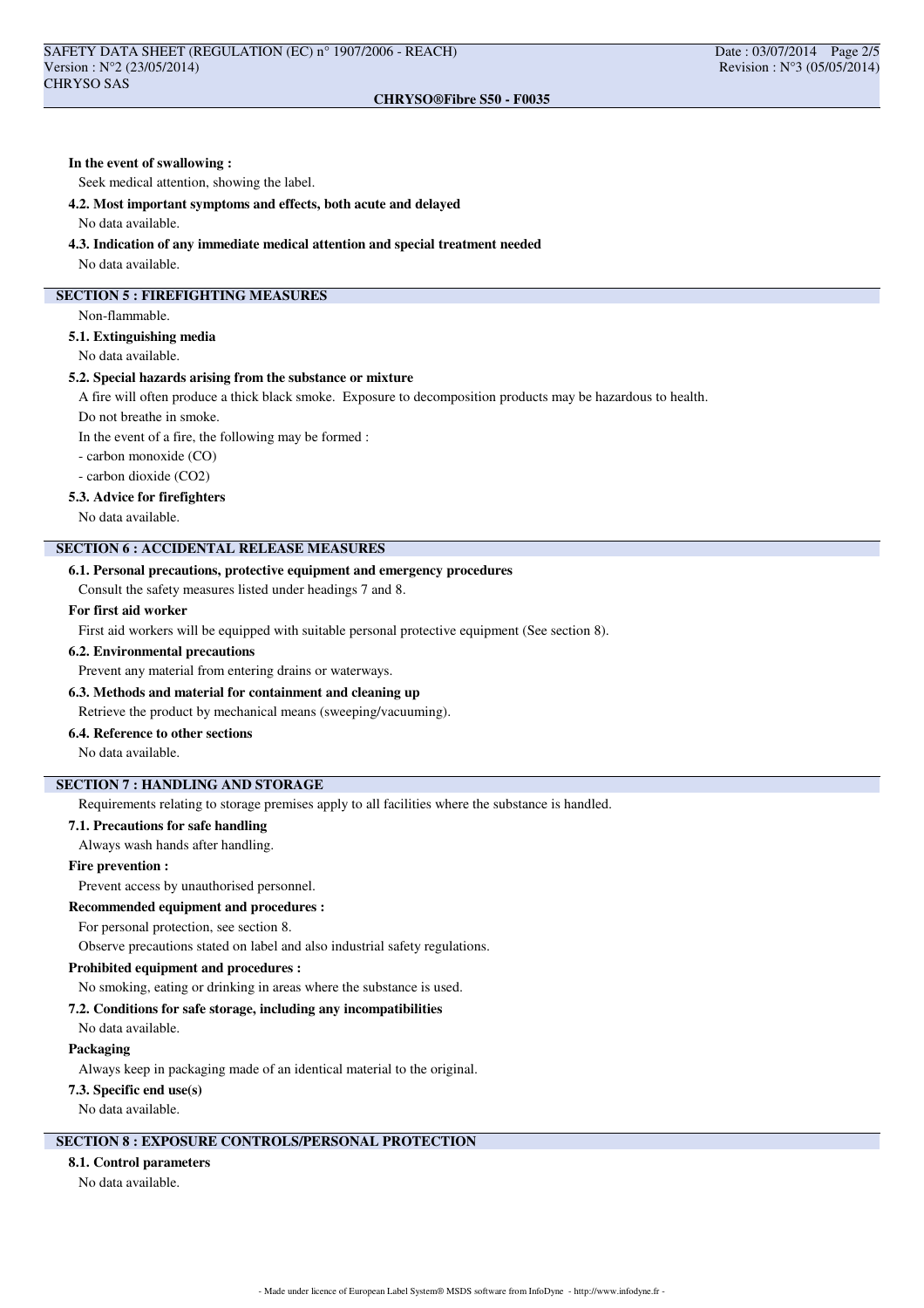#### **CHRYSO®Fibre S50 - F0035**

### **8.2. Exposure controls**

### **Personal protection measures, such as personal protective equipment**

Pictogram(s) indicating the obligation of wearing personal protective equipment (PPE) :



Use personal protective equipment that is clean and has been properly maintained.

Store personal protective equipment in a clean place, away from the work area.

Never eat, drink or smoke during use. Remove and wash contaminated clothing before re-using. Ensure that there is adequate ventilation, especially in confined areas.

## **- Eye / face protection**

Avoid contact with eyes.

Before handling powders or dust emission, wear mask goggles in accordance with standard EN166.

#### **- Hand protection**

Wear suitable protective gloves in the event of prolonged or repeated skin contact.

Type of gloves recommended :

- Natural latex
- Nitrile rubber (butadiene-acrylonitrile copolymer rubber (NBR))
- PVC (polyvinyl chloride)
- Butyl Rubber (Isobutylene-isoprene copolymer)
- Recommended properties :

- Impervious gloves in accordance with standard EN374

## **- Body protection**

Work clothing worn by personnel shall be laundered regularly.

After contact with the product, all parts of the body that have been soiled must be washed.

## **- Respiratory protection**

Avoid breathing dust.

Type of FFP mask :

Wear a disposable half-mask dust filter in accordance with standard EN149.

# **SECTION 9 : PHYSICAL AND CHEMICAL PROPERTIES**

## **9.1. Information on basic physical and chemical properties**

#### **General information :**

| Physical state:                                        | Solid.         |
|--------------------------------------------------------|----------------|
| Odour                                                  | Characteristic |
| Colour                                                 | White          |
| Important health, safety and environmental information |                |
| pH:                                                    | Not stated.    |
| Boiling point/boiling range:                           | Not relevant.  |
| Flash point interval :                                 | Not relevant.  |
| Vapour pressure $(50^{\circ}C)$ :                      | Not relevant.  |
| Density:                                               | < 1            |
| Water solubility:                                      | Insoluble.     |
| Melting point/melting range:                           | $160 °C$ .     |
| Self-ignition temperature :                            | Not relevant.  |
| Decomposition point/decomposition range :              | Not relevant.  |
| 9.2. Other information                                 |                |
|                                                        |                |

No data available.

## **SECTION 10 : STABILITY AND REACTIVITY**

#### **10.1. Reactivity**

No data available.

## **10.2. Chemical stability**

This substance is stable under the recommended handling and storage conditions in section 7.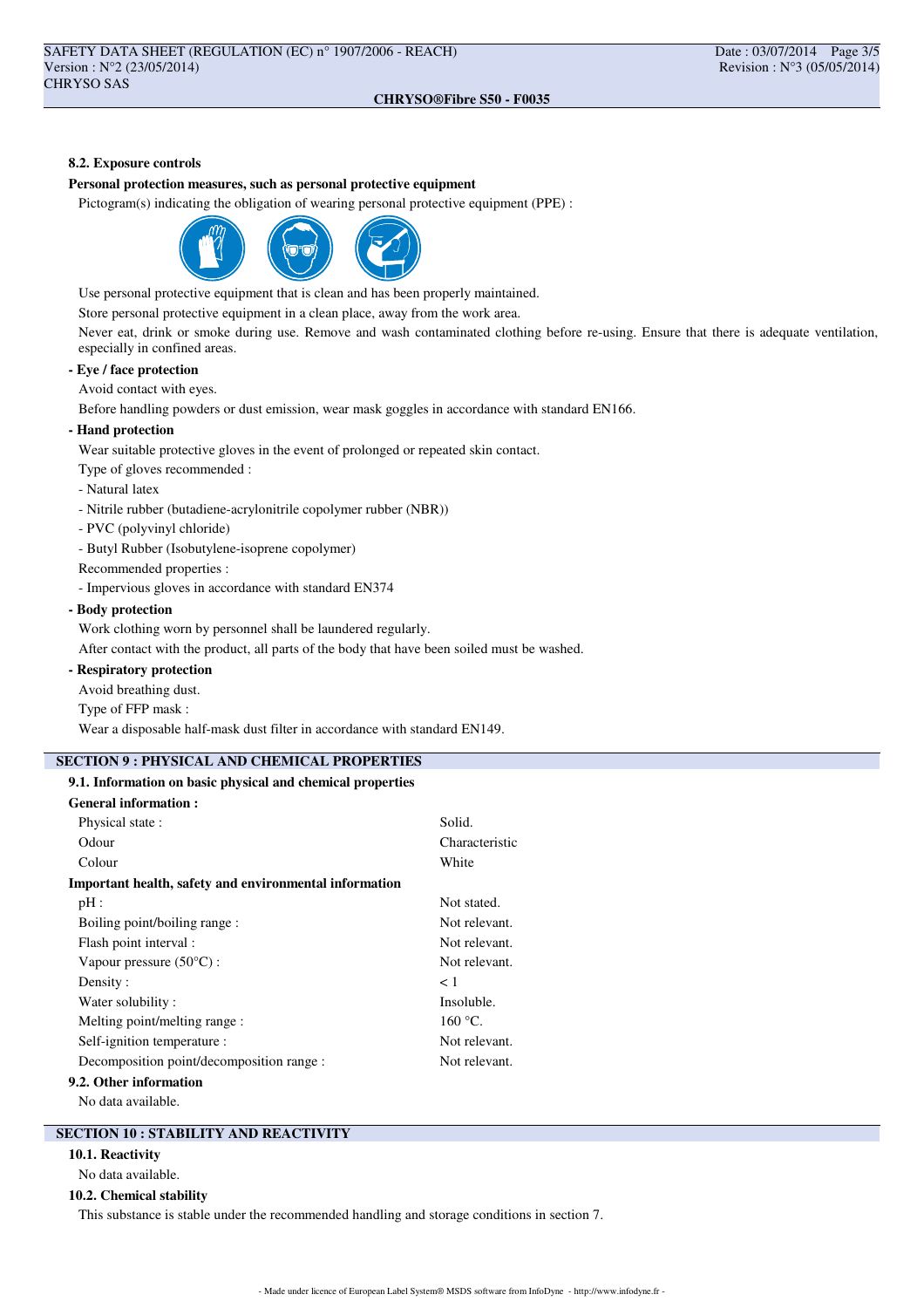## **10.3. Possibility of hazardous reactions**

No data available.

#### **10.4. Conditions to avoid**

Avoid :

- formation of dusts

- frost

Dusts can form an explosive mixture with air.

## **10.5. Incompatible materials**

No data available.

#### **10.6. Hazardous decomposition products**

The thermal decomposition may release/form :

- carbon monoxide (CO)

- carbon dioxide (CO2)

# **SECTION 11 : TOXICOLOGICAL INFORMATION**

**11.1. Information on toxicological effects**

No data available.

#### **11.1.1. Substances**

No toxicological data available for the substances.

#### **SECTION 12 : ECOLOGICAL INFORMATION**

#### **12.1. Toxicity**

**12.2. Persistence and degradability**

No data available.

## **12.3. Bioaccumulative potential**

No data available.

## **12.4. Mobility in soil**

No data available.

# **12.5. Results of PBT and vPvB assessment**

No data available.

## **12.6. Other adverse effects**

No data available.

### **SECTION 13 : DISPOSAL CONSIDERATIONS**

Proper waste management of the substance and/or its container must be determined in accordance with Directive 2008/98/EC.

## **13.1. Waste treatment methods**

Do not pour into drains or waterways.

#### **Waste :**

Waste management is carried out without endangering human health, without harming the environment and, in particular without risk to water, air, soil, plants or animals.

Recycle or dispose of waste in compliance with current legislation, preferably via a certified collector or company.

Do not contaminate the ground or water with waste, do not dispose of waste into the environment.

#### **Soiled packaging :**

Empty container completely. Keep label(s) on container.

Give to a certified disposal contractor.

## **SECTION 14 : TRANSPORT INFORMATION**

Exempt from transport classification and labelling.